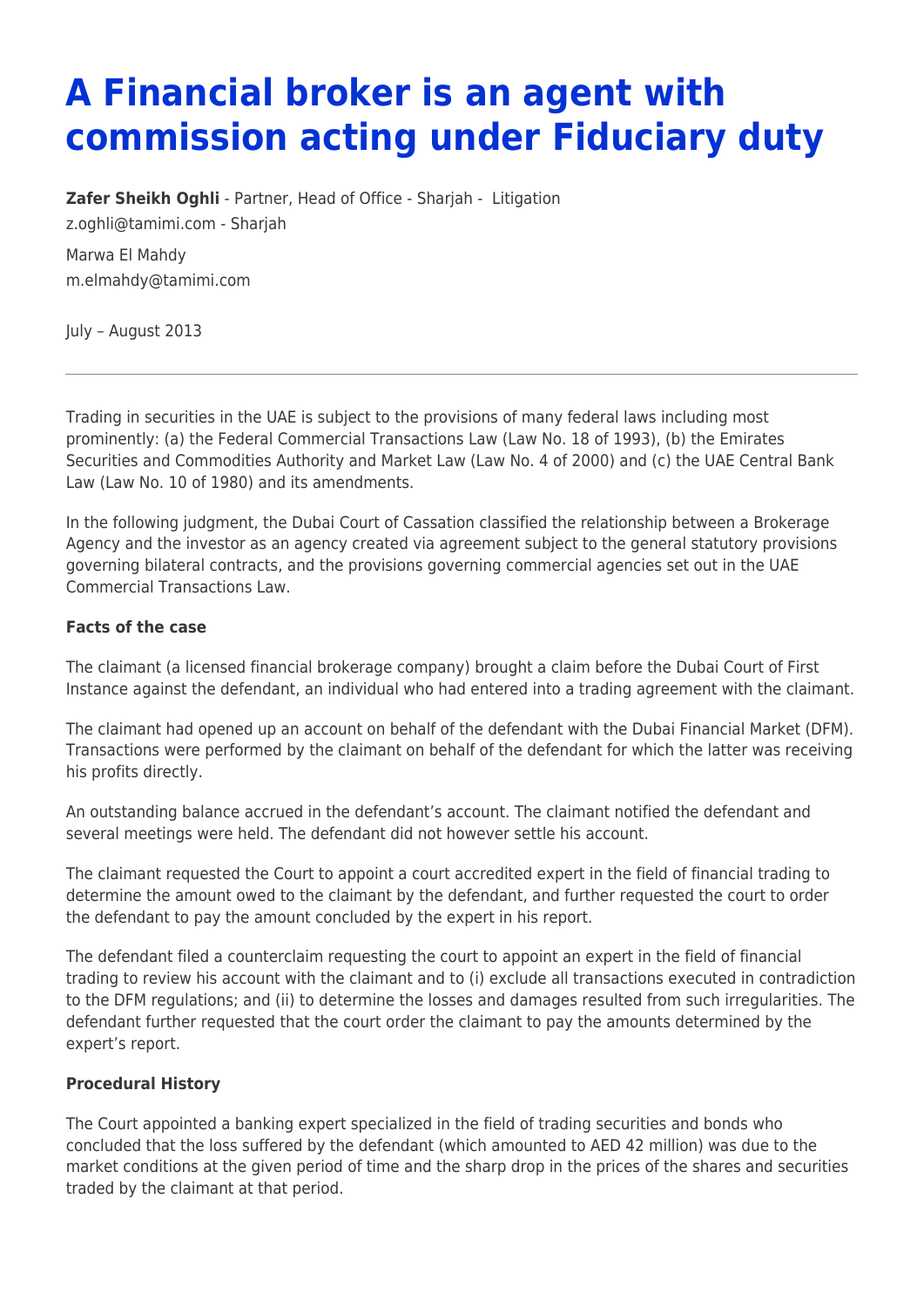The expert also concluded that due to this loss, a sum of AED 14 million was owed by the defendant to the claimant.

After the submission of the expert's report the claimant requested the Court to adjudicate the amount concluded by the expert. The defendant however requested that the Court appoint a tripartite committee of experts specializing in the field of trading securities and bonds to reevaluate the matter and investigate the case again.

The Court of First Instance, before adjudicating the case, returned it to the previously appointed expert to investigate the defendant's objections. The Court further ordered the expert to examine all telephonic orders and instructions issued by the defendant to the claimant.

After submitting the expert report, the Dubai Court of First Instance rendered its judgment ordering the defendant to pay the claimant, with interest, the amount determined by the expert's report.

The defendant appealed before the Dubai Court of Appeals which upheld the appealed judgment and dismissed the case. The claimant consequently challenged the appeal court's judgment before the Dubai Court of Cassation.

# **The Court of Cassation**

The defendant argued that the First Instance judgment was flawed because it relied on conclusions of the expert which were based on presumptuous grounds. The expert based his conclusion on his examination of the defendant's account statements with the claimant, but without confirming that the orders had been executed on the instructions of the defendant.

The defendant's objections to the expert's report were:

- 1. In his report, the expert referred to several transactions found in the defendant's account statement which were said to have been executed following written instructions by the defendant. However copies of these instructions were not provided to the expert. The expert assumed that these transactions were performed on the instruction of the defendant and so concluded that the defendant was liable for the losses sustained as a result.
- 2. The expert stated in his report that a number of transactions were based on oral orders issued by the defendant over the telephone, and which were recorded on a CD that the court requested the expert to examine. The expert did not examine the CD, but nonetheless proceeded to rely on it as evidence that the defendant issued such orders.
- 3. The expert referred to the defendant's acknowledgment of receiving the transaction statements and the invoices from the claimant, as well as the defendant's acknowledgment of some of the transactions, as proof for the validity of all transactions executed by the claimant.

The expert in his report acknowledged that the claimant contradicted DFM regulations by failing to keep on file a copy of all written instructions by its customers.

For the above reasons the defendant contested the expert's conclusion and argued that the appealed judgment should be overturned since it was not based on valid reasoning.

The Court of Cassation agreed with the defendant and whilst explaining its decision made a number of comments clarifying the relationship between brokers and their investors:

- 1. A financial brokerage agreement is a bilateral contract binding to its parties, and it does not require a specific form to be valid.
- 2. The financial broker is an agent acting on behalf of the investor when executing transactions in relation to the purchase or sale of stocks and bonds.
- 3. In order for all obligations and rights resulting from these transactions to be valid and binding on the